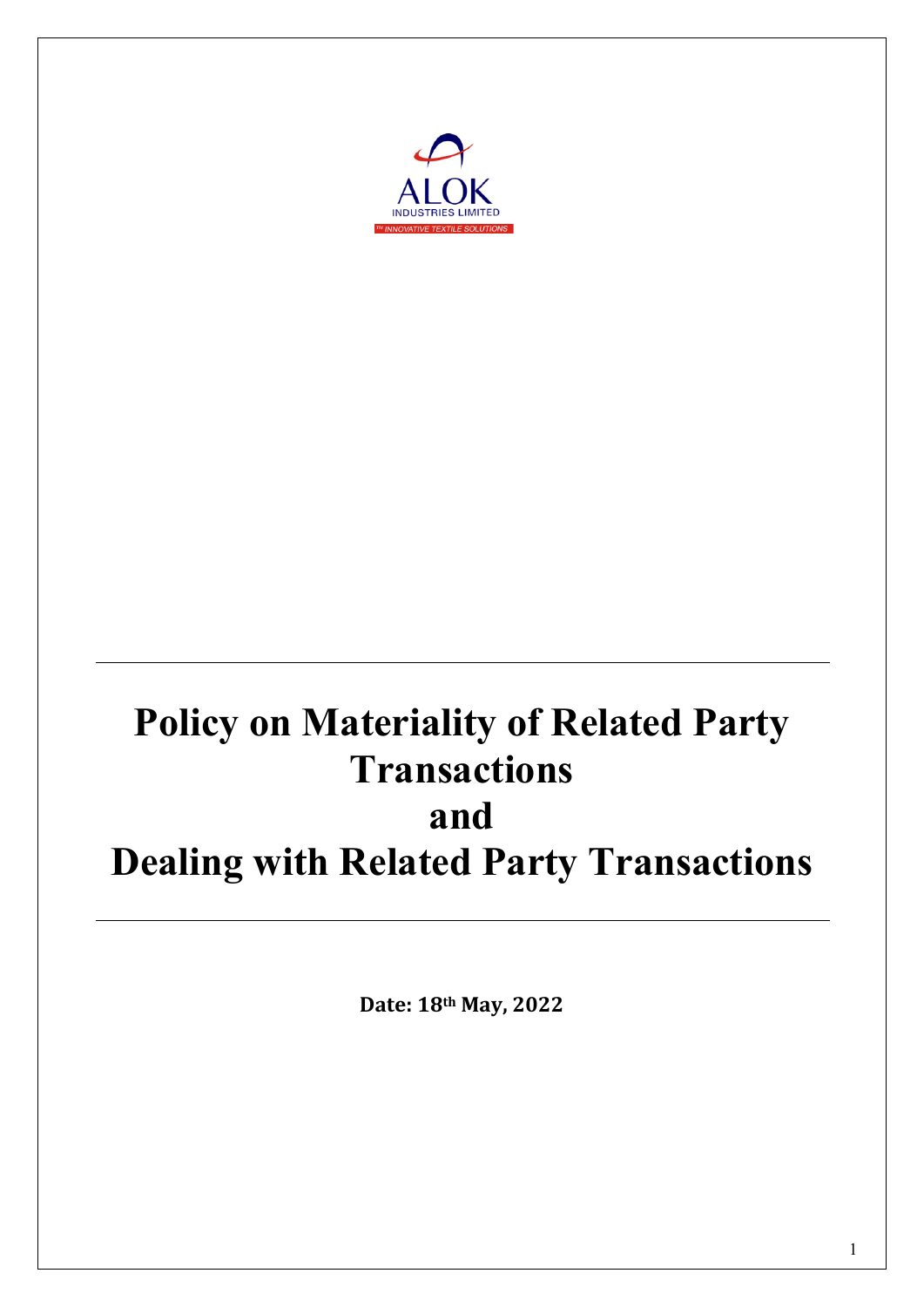# **CONTENTS**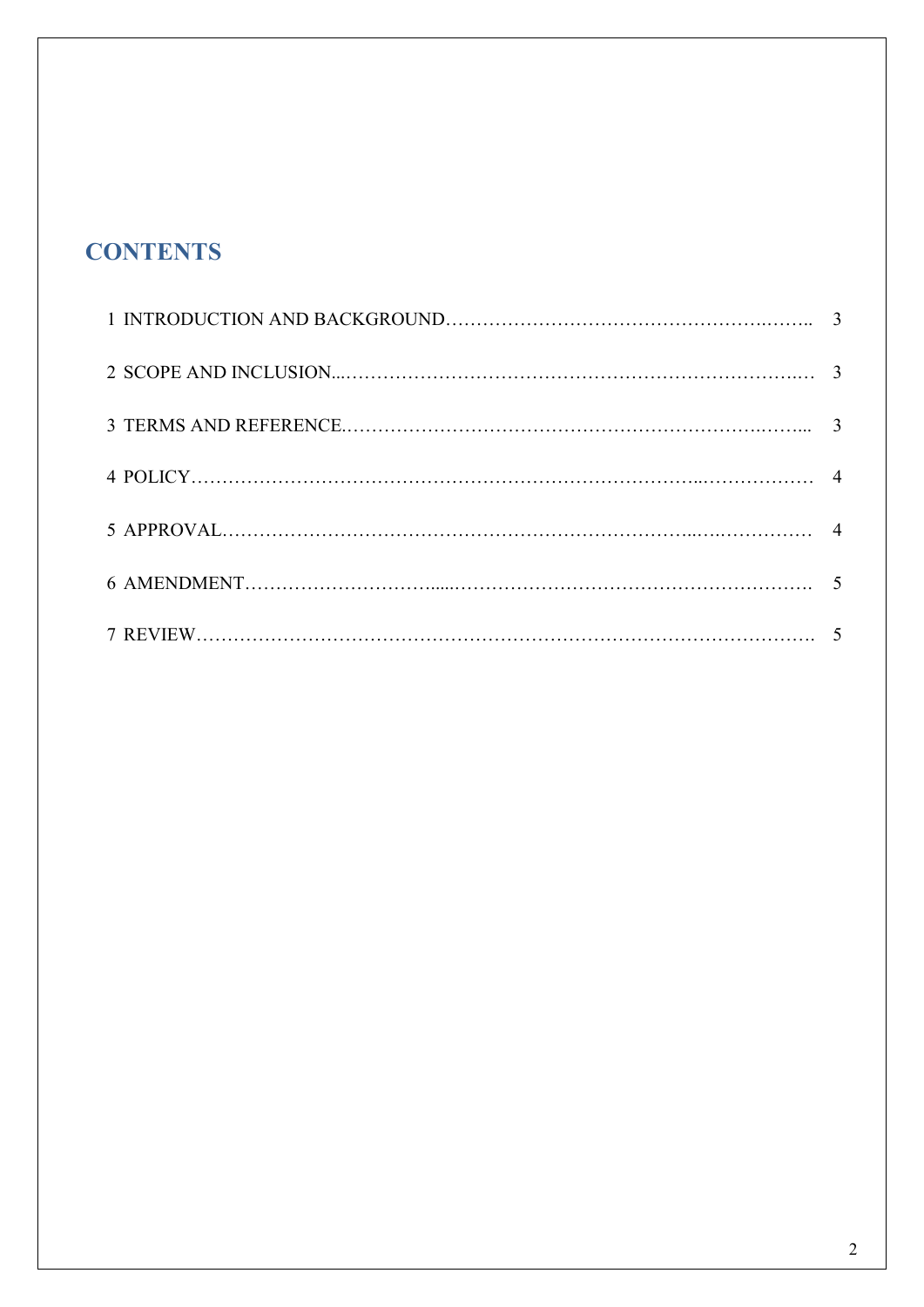# **1. INTRODUCTION AND BACKGROUND**

Alok Industries Limited (the "Company") recognizes that related party transactions can present potential or actual conflicts of interest and may raise questions about whether such transactions are consistent with the Company's and its stakeholders' best interests.

#### **2. SCOPE & INCLUSION**

This policy sets definition of materiality of related party transactions, definition of material modification in related party transactions and dealing with related party transactions.

#### **3. TERMS AND REFERENCES**

#### **3.1 Related Party Transactions**

"Related Party Transaction" means related party transaction as defined under Regulation 2 (1)(zc) of the Securities and Exchange Board of India (Listing Obligations and Disclosure Requirements) Regulations, 2015, as amended from time to time ("Listing Regulations").

#### **3.2 Related Party Transaction(s) of the Company**

Related Party Transaction(s) where the Company is a party to the transaction(s) / contract(s) / arrangement(s) with a related party.

#### **3.3 Related Party Transaction(s) of the Subsidiary**

Related Party Transaction(s) where the Subsidiary of the Company is a party to the transaction(s) / contract(s) / arrangement(s) with a related party but the Company is not a party.

#### **3.4 Materiality of Related Party Transaction(s)**

- 3.4.1. Contracts / arrangements with a related party shall be considered as material related party contracts / arrangements if the transaction(s) to be entered into individually or taken together with previous transactions during a financial year under such contracts / arrangements exceed rupees one thousand crore or ten percent of the annual consolidated turnover of the Company as per the last audited financial statement or such sum or limit as may be prescribed under the Listing Regulations.
- 3.4.2. A transaction involving payments made to a related party with respect to brand usage or royalty shall be considered material if the transaction to be entered into individually or taken together with previous transactions during a financial year exceed five percent of the annual consolidated turnover of the Company as per the last audited financial statement of the Company.

#### **3.5 Material Modifications**

3.5.1 Material modifications in relation to the Related Party Transaction(s) shall mean any change / variation / modification in an existing related party transaction / contract / arrangement, the financial effect of which is an increase in the per annum value of the relevant related party transaction / contract / arrangement by 10% or more, or rupees thirty crore, whichever is higher.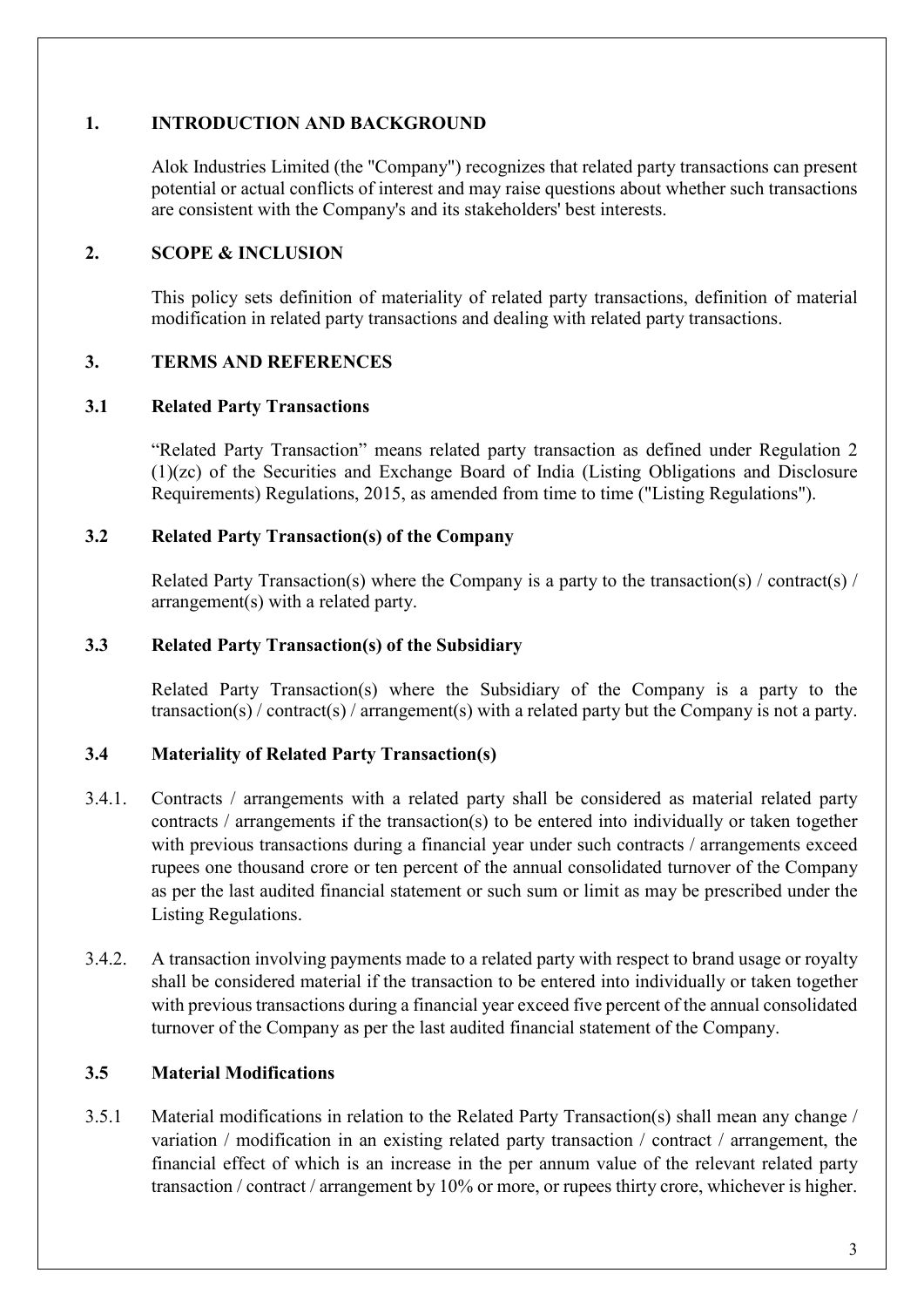# **3.6 Subsidiary**

"Subsidiary" means a subsidiary as defined under sub-section (87) of section 2 of the Companies Act, 2013.

All other terms and references used but not defined herein shall have the same meaning as is assigned to them under the Companies Act, 2013 ('Act'), the Listing Regulations and rules, regulations, notifications and circulars issued thereunder.

# **4. POLICY**

- **4.1** All Related Party Transaction(s) shall be entered on arms' length basis.
- **4.2** In exceptional circumstances, where permitted by law, Related Party Transaction(s) of the Company may deviate from the principle of arm's length, after obtaining approval from Audit Committee and the Board of Directors, as the case may be.
- **4.3** In exceptional circumstances, where permitted by law, Related Party Transaction(s) of the Subsidiary which exceed the threshold specified in Regulation 23 of the Listing Regulations, may deviate from the principle of arm's length, after obtaining approval from its audit committee and / or board of directors, as the case may be and approval of Audit Committee and Shareholders of the Company, if applicable.
- **4.4** All Related Party Transaction(s) of the Company shall be in compliance with the provisions of the Act, Listing Regulations and applicable Accounting Standards, as amended from time to time.
- **4.5** All domestic related party contracts / arrangements shall, wherever applicable, comply with Domestic Transfer Pricing Requirement under section 92BA of Income Tax Act, 1961 including certification from independent accountants under the Transfer Pricing Regulations.
- **4.6** All international related party contract / arrangements shall comply with International Transfer Pricing Requirement under section 92B of Income Tax Act, 1961 including certification from independent accountants under the Transfer Pricing Regulations.

# **5. APPROVAL**

- **5.1** All Related Party Transaction(s) of the Company and subsequent Material Modifications thereto, shall require prior approval of the Audit Committee or the Board of Directors or the Shareholders of the Company, as the case may be, as required under and subject to the Act and the Listing Regulations.
- **5.2** All Related Party Transaction(s) of the Subsidiary exceeding the threshold of material related party transactions as specified in Regulation 23 of the Listing Regulations and subsequent Material Modifications thereto, shall require prior approval of the Audit Committee or the Shareholders of the Company, as the case may be.